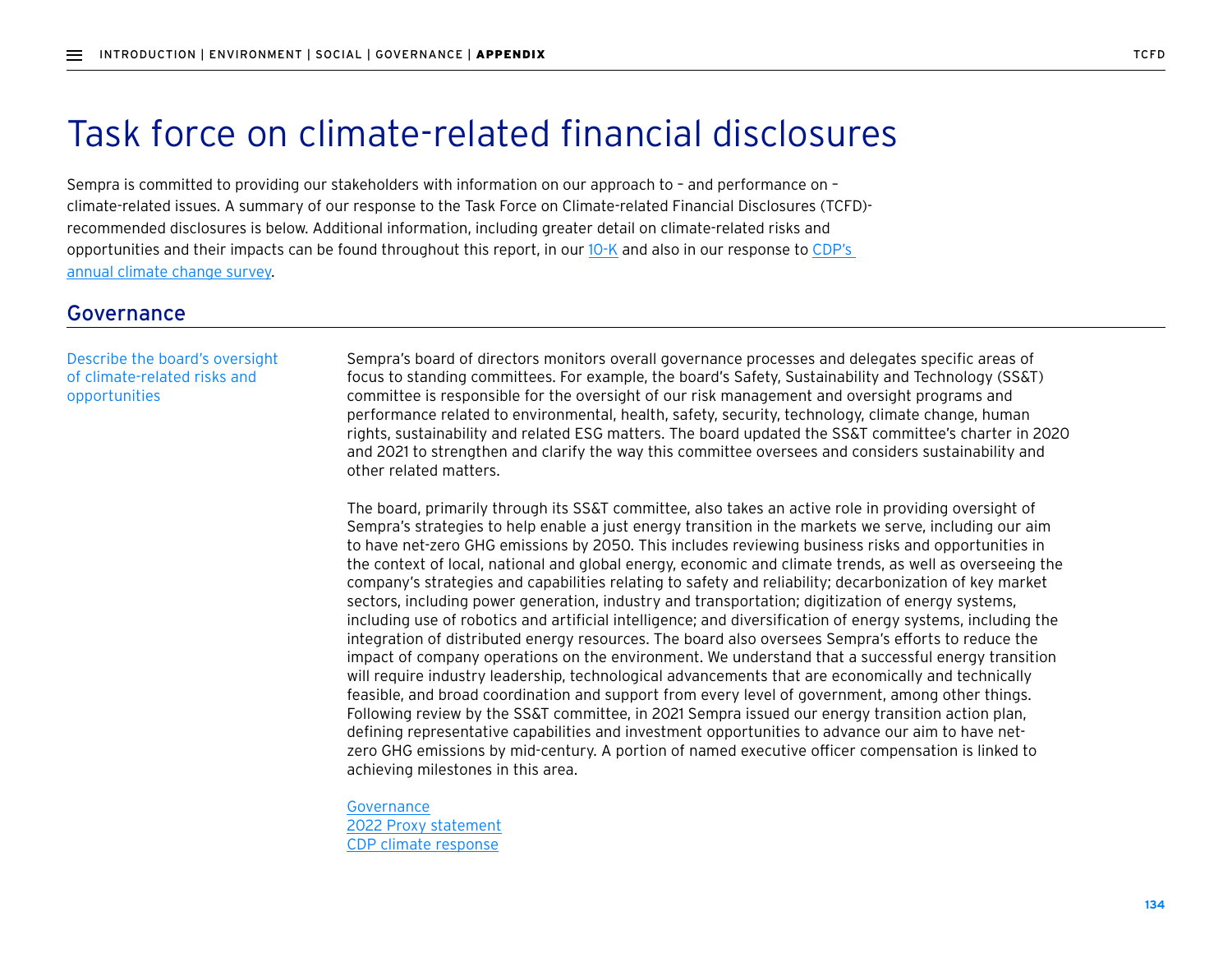#### Describe management's role in assessing and managing climaterelated risks and opportunities.

Climate and related implications are woven into the fabric of corporate strategic planning. With significant environmental regulation and exposure to both climate related risks and opportunities, we believe it is critical that these issues are monitored at the highest levels of management within the company. One way we help to ensure this oversight is through a sustainability steering committee composed of executives from all of our operating companies. The committee provides guidance on our approach to ESG matters, including strategy and goal setting, including those closely linked to climate. The committee is chaired by Sempra's director of sustainability. In addition, the company's senior vice president of corporate affairs and chief sustainability officer and corporate sustainability department all work with leaders across the organization to manage sustainability at the company, including climate-related topics.

Sustainability and governance

# **Strategy**

Describe the climate-related risks and opportunities the organization has identified over the short, medium and long term.

### **Opportunities**

*Products and services*

Over the next 30 years, energy systems will need to change dramatically to meet local, regional and global climate goals. This includes a universal focus on decarbonizing the industrial, transportation and power generation sectors. Decarbonizing these sectors means that grids will need to expand, along with zero-carbon electrons and molecules working in tandem.

Innovation and new technologies will be central to achieving society's net-zero goal by 2050, and we expect that investments in three key capabilities are needed: decarbonization, diversification and digitalization. As we develop and promote these capabilities, we believe it will create long-term, sustainable value for our shareholders and all of our other stakeholders.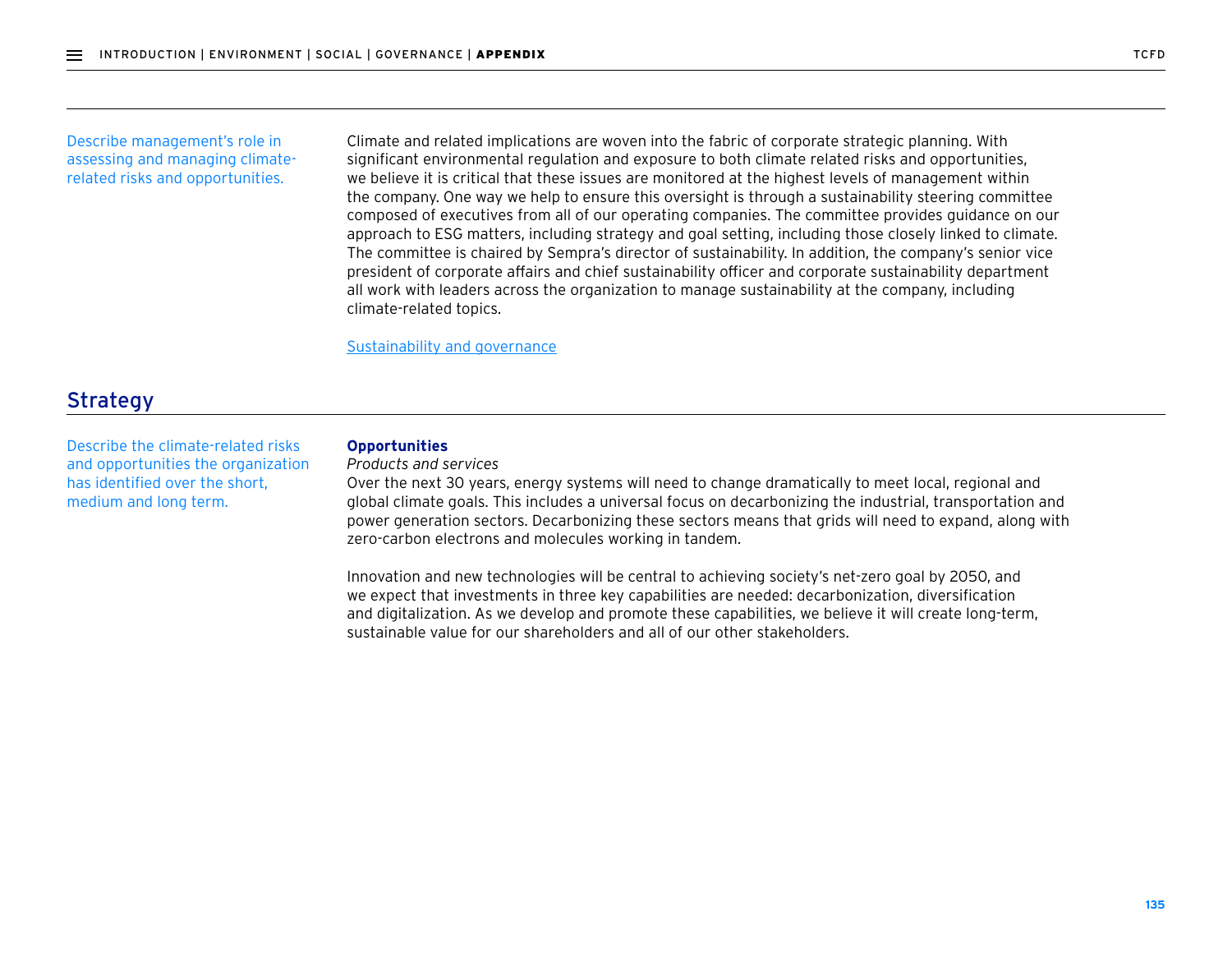Our efforts to reduce emissions over the short, medium and long-term are expected to include work to advance the following initiatives and technologies:

#### *Decarbonization*

- Blending blue and green hydrogen into the natural gas distribution system
- Developing upstream "preferred source" programs for the procurement of natural gas produced at a lower carbon intensity
- Expanding the use of renewable natural gas (RNG) through a pilot program, which allows customers to opt in to purchase lower emissions natural gas
- Increasing the production and use of alternative lower-carbon fuels in existing infrastructure
- Advancing a circular economy
- Carbon capture and sequestration

#### *Diversification*

- Converting organic wastes from landfills, wastewater, farms and dead trees and vegetation removed for wildfire mitigation to RNG
- Expanding the use of hydrogen from natural gas (blue hydrogen) for transportation uses
- Developing utility-scale microgrids for improved reliability and more efficient use of lower-carbon sources of energy, including energy storage
- Vehicle-to-grid energy storage projects
- Virtual power plants that use grid balancing to optimize EVs, home solar and other energy resources

#### *Digitalization*

- Monitoring natural gas operations with drones, fiber optic cable and point sensors
- Integrating new energy technologies to decarbonize the grid while maintaining reliability
- Energy efficiency, time-of-use pricing and demand-side management programs, including partnering with "smart home" technology providers
- Blockchain or digital ledger tracking of energy intensity. For example, in upstream natural gas production and transport
- Telematics for fleet
- Grid-aligned charging

See pages 46-53 for examples of our progress on our pathway to net-zero.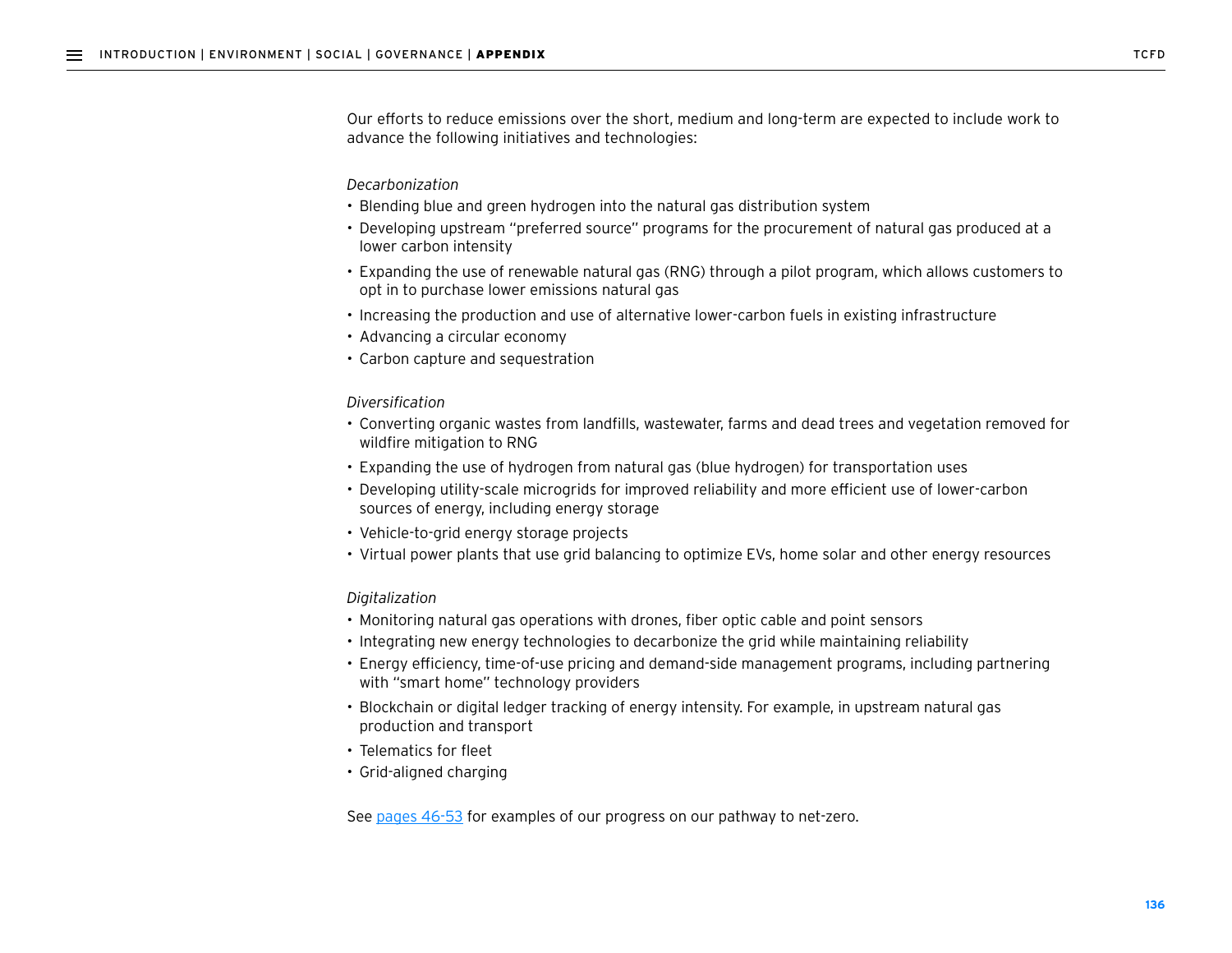#### **Risks – Transition**

*Policy and legal*

#### **Short term**

Sempra's operating companies can face civil liability and criminal penalties, enforcement actions, financial fines and increases in operating costs if they fail to comply with federal and state air pollution limits and other environmental regulations, such as California's Renewable Portfolio Standard and Senate Bill (SB) 100, which address requirements for renewable and zero-carbon energy.

#### **Medium and long-term**

New environmental regulations, more aggressive emissions requirements, new investment standards and penalties for noncompliance could come into place in the medium- and long-term. In connection with any such requirements, there is a risk that Sempra could be required to, among other things, pursue new emission reduction strategies or procure new energy and/or capital resources.

Additionally, while the United States has committed to pursue a 50 – 52% reduction in emissions from a 2005 baseline economy-wide, this target could be changed in future legislative or executive action. Further, states and local governments continue to pursue their own climate policies that may be more aggressive than this target or result in disparate emission reduction strategy requirements. Anticipating these future changes, Sempra is already undertaking numerous actions to work to decarbonize and be a leader in the clean energy transition (as detailed in the discussion about climate-related opportunities above) and we have established our own climate-related aspirations. Our ability to achieve these aspirations is dependent on, among many other factors that in some cases we do not control, supportive energy laws and policies in the jurisdictions in which we operate.

Further, potential risks regarding new land-use restrictions, legal and regulatory changes (including in Mexico, where some of our energy infrastructure businesses operate) and lack of availability for land suitable for wind or solar projects could arise in the medium- and long-term that could complicate the introduction of new wind or solar projects and/or the use of energy supplied by these projects.

#### *Technology*

#### **Short term**

Sempra is working to meet short-term decarbonization objectives with its current slate of renewable energy projects and engagement in renewable energy technology development. While there are always risks associated with new technology development, including, among other things, that new technology development to enable decarbonization is slower and/or more costly than expected or turns out to be not economically or technically feasible or that technologies in development do not work as expected, Sempra is engaged in robust technological development initiatives to try to mitigate this challenge. For example, SoCalGas is conducting hydrogen blending research and lab testing to support demonstration opportunities with the potential to increase blending up to 20%, and the utility aims to complete up to five hydrogen pilot projects by 2025 to further develop hydrogen pipeline infrastructure, hydrogen fuel cell technology and hydrogen fueling infrastructure.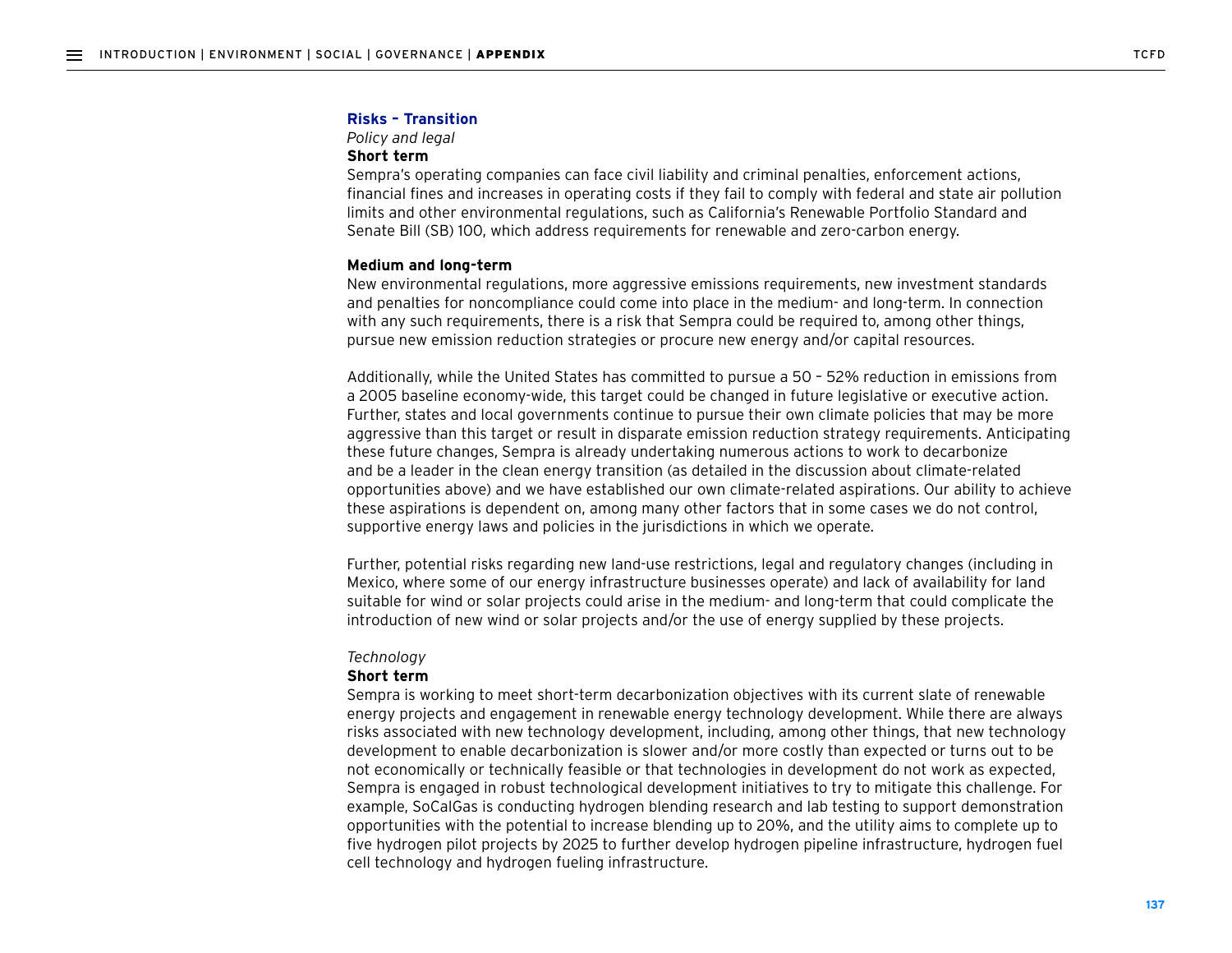#### **Medium to long-term**

Climate change policy and public sentiment has encouraged the development of low- and zero-carbon energy resources and related new technologies such as the push toward electrification and energy storage. Emerging technologies may not be directly compatible with some existing infrastructure; may require us to make expenditures, which could be significant; may not provide the climate or environmental benefits that are initially expected; and/or could possibly result in the obsolescence of certain facilities or assets. Our future success will depend, in part, on our ability to anticipate and successfully adapt to political and technological change; to offer services that meet customer needs and industry standards; and to be in a position to recover all or a portion of our investments. For SDG&E and SoCalGas, political headwinds and new technologies such as energy storage and distributed generation could change the utilization of our natural gas and electric infrastructure.

Risks of technological stagnation in the medium- and long-term are not unique to Sempra but rather reflect broader challenges faced within the energy and infrastructure sectors. To deliver 100% renewable electricity by 2050, carbon-free dispatchable resources will be needed to remove the remaining carbon from the system if and when zero-carbon generation is achieved. If economically and technically feasible technologies do not arrive in a timely and reliable manner, meeting the requirements of California SB 100 and achieving Sempra's aspirations of net-zero GHG emissions by 2050 may be at risk. Further, slower- or less effective-than-expected advances in energy technology overall could challenge robust decarbonization ambitions, and expansion of non-dispatchable generation could introduce difficulty load-balancing if advances in grid technology or demand management tools stagnate

#### *Market*

#### **Short, medium and long-term**

Electric utilities in California are experiencing increasing deployment of distributed energy resources, such as solar generation, energy storage, energy efficiency and demand response technologies and California's environmental policy objectives are accelerating the pace and scope of these changes. This growth of distributed energy resources will require modernization of the electric distribution grid to, among other things, accommodate increasing two-way flows of electricity and increase the grid's capacity to interconnect these resources. In addition, enabling California's clean energy goals will require sustained investments in grid modernization, renewable integration projects, energy efficiency programs, energy storage options and electric vehicle infrastructure. The CPUC is conducting proceedings to evaluate various projects and pilots; implement changes to the planning and operation of the electric distribution grid to prepare for higher penetration of distributed energy resources; consider future grid modernization and grid investments; evaluate if traditional grid investments can be deferred by distributed energy resources; determine what, if any, compensation would be feasible and appropriate; and clarify the role of the electric distribution grid operator. These proceedings and the broader changes in California's electricity industry could result in new regulations, policies and/or operational changes that could materially adversely affect our businesses. Core market risks identified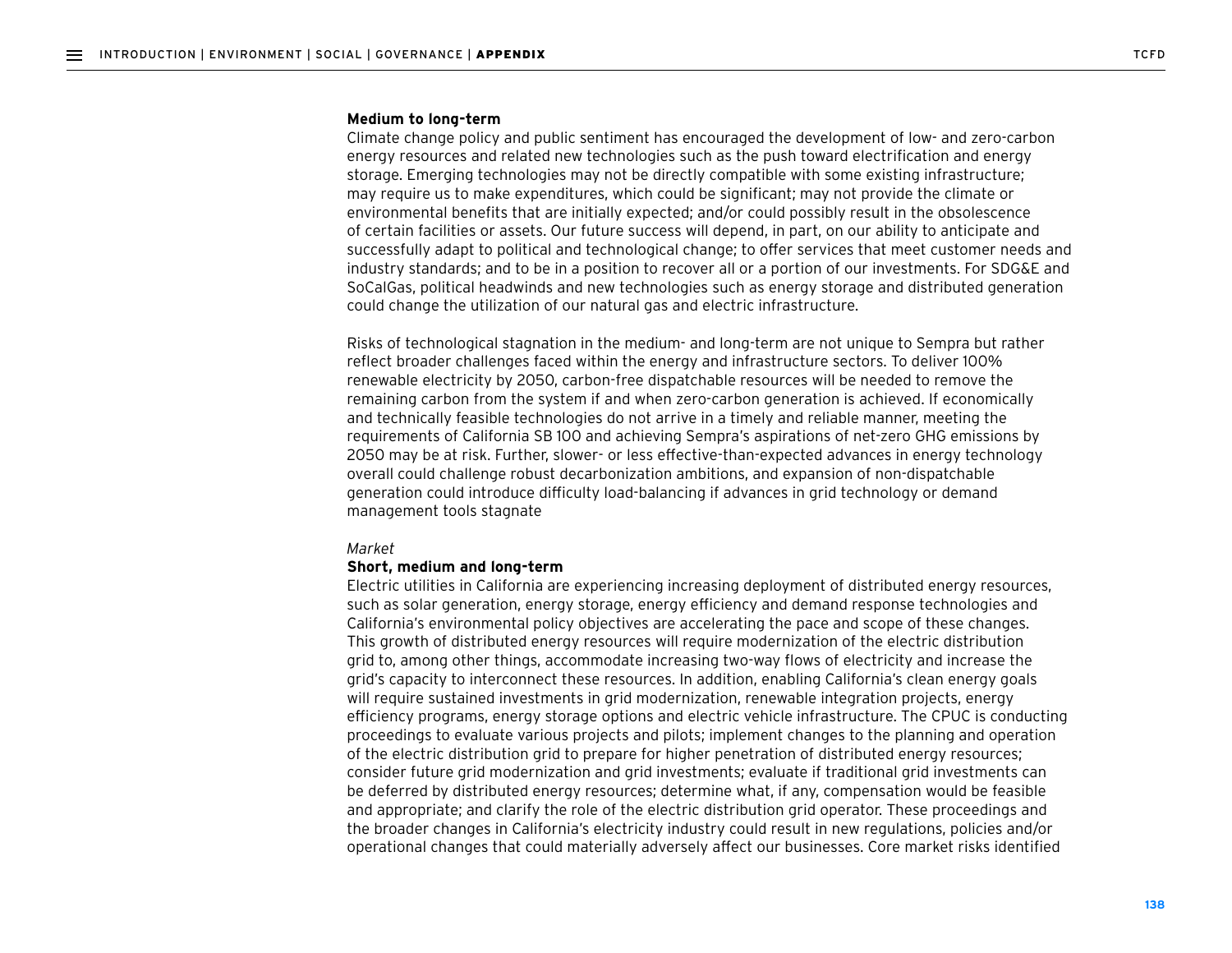in the short-term, such as increased deployment of distributed energy resources, are also present in the medium- and long-term. In the medium-term, the entire sector may see shifting public attitudes on the use of natural gas, which could reduce demand for natural gas distribution.

In California, certain legislators and stakeholders have expressed a desire to further limit or eliminate reliance on natural gas by advocating increased use of renewable electricity and electrification. Reducing methane emissions also has become a major focus for certain U.S. legislators and the current U.S. Administration. Certain California state agencies and city governments have proposed policies or passed ordinances to prohibit or restrict the use and consumption of natural gas in new buildings, appliances and other applications. These policies and ordinances and any other similar regulatory action could have the effect of reducing natural gas use over time. The CPUC has initiated an Order Instituting Rulemaking (OIR), among other things, to implement a long-term planning strategy to manage the state's transition away from natural gas-fueled technologies in an effort to meet California's decarbonization goals. The California Air Resources Board, California's primary regulator for GHG emissions reduction programs, continues to pursue plans for reducing GHG emissions in line with California's climate goals that include proposals to reduce natural gas demand, including more aggressive energy efficiency programs, increased renewable electric generation and replacement of natural gas appliances with electric appliances. A substantial reduction in, or the elimination of, natural gas as an energy source in California could have a material adverse effect on SoCalGas', SDG&E's and Sempra's results of operations, financial condition, cash flows and/or prospects, including impairment of some or all of SoCalGas' and SDG&E's natural gas infrastructure assets if they were not permitted to be repurposed for alternative fuels, required to be depreciated on an accelerated basis or become stranded, without adequate recovery of and on the investments. We are exposed to risks related to our LNG export projects at various stages of construction and development. Each project faces numerous risks and must overcome significant hurdles. The overall success of each project is dependent on a number of factors, including global energy markets.

#### *Reputation*

Sempra and its stakeholders are aware of the effects of climate change and seek ways to limit its impact. This atmosphere of heightened climate-related concern might impact our reputation. We try to mitigate this risk by focusing on safe and efficient operations; setting and working to achieve goals, including lower-carbon energy goals; and working to develop new energy resources and technologies, including renewable natural gas, hydrogen and energy storage.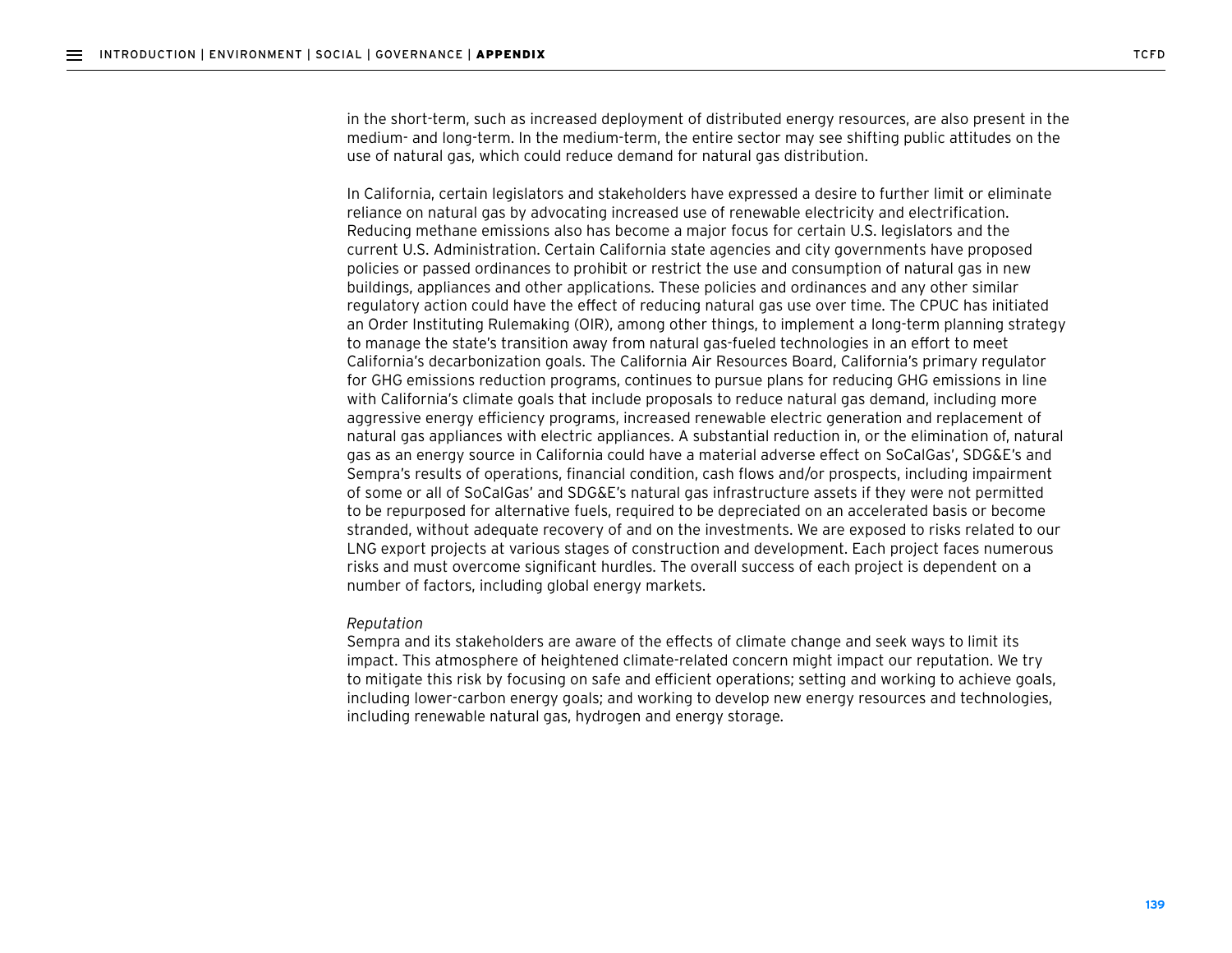As Sempra focuses on the energy transition, we are working to make clean energy accessible and affordable for customers throughout our operating areas and also maintain grid reliability. At Sempra California, customers are offered:

- a. Programs to help customers equip their homes with more efficient appliance, weather stripping and other upgrades;
- b. Classes at SDG&E's Energy Innovation Center for businesses and residents;
- c. The CARE program, which provides up to a 30% discount on energy bills for qualifying customers, including those who have recently become unemployed or are currently participating in public programs; and
- d. The FERA program, which offers families of three or more individuals a discount of up to 18% off their electricity bill based on their income. If customers do not qualify for the CARE program, SDG&E automatically checks to determine if they are eligible for FERA.

Improving access to energy and working to ensure affordability is a company priority. However, in the medium- and long-term, failure to continue sufficient progress on decarbonization goals or support affordable access to clean energy could present a reputational risk to Sempra.

#### **Risks – Physical**

#### **Short term (1-3 years)**

#### *Acute*

In a warmer climate future, Sempra's operations are more likely to be impacted by severe weather events, such as more frequent and intense storms, more powerful winds, droughts, floods and wildfire events. Acute weather events can damage infrastructure and equipment, degrade transportation infrastructure, impede normal business operations, subject us to liability and increase costs to insure Sempra's assets. For instance, frequent and more severe drought conditions, inconsistent and extreme swings in precipitation, changes in vegetation, unseasonably warm temperatures, very low humidity, stronger winds and other factors have increased the duration of the wildfire season and the intensity and prevalence of wildfires in California, including in SDG&E's and SoCalGas' service territories, and have made these wildfires increasingly difficult to prevent and contain. As a result of the strict liability standard applied to electric IOU-caused wildfires in California, substantial recent losses recorded by insurance companies, and the risk of an increase in the number and size of wildfires, obtaining insurance coverage for wildfires that could be caused by SDG&E or SoCalGas, particularly SDG&E, has become increasingly difficult and costly. If these conditions continue or worsen, insurance for wildfire liabilities may become unavailable or may become prohibitively expensive and we may be challenged or unsuccessful when we seek recovery of increases in the cost of insurance through the regulatory process. In addition, insurance for wildfire liabilities may not be sufficient to cover all losses we may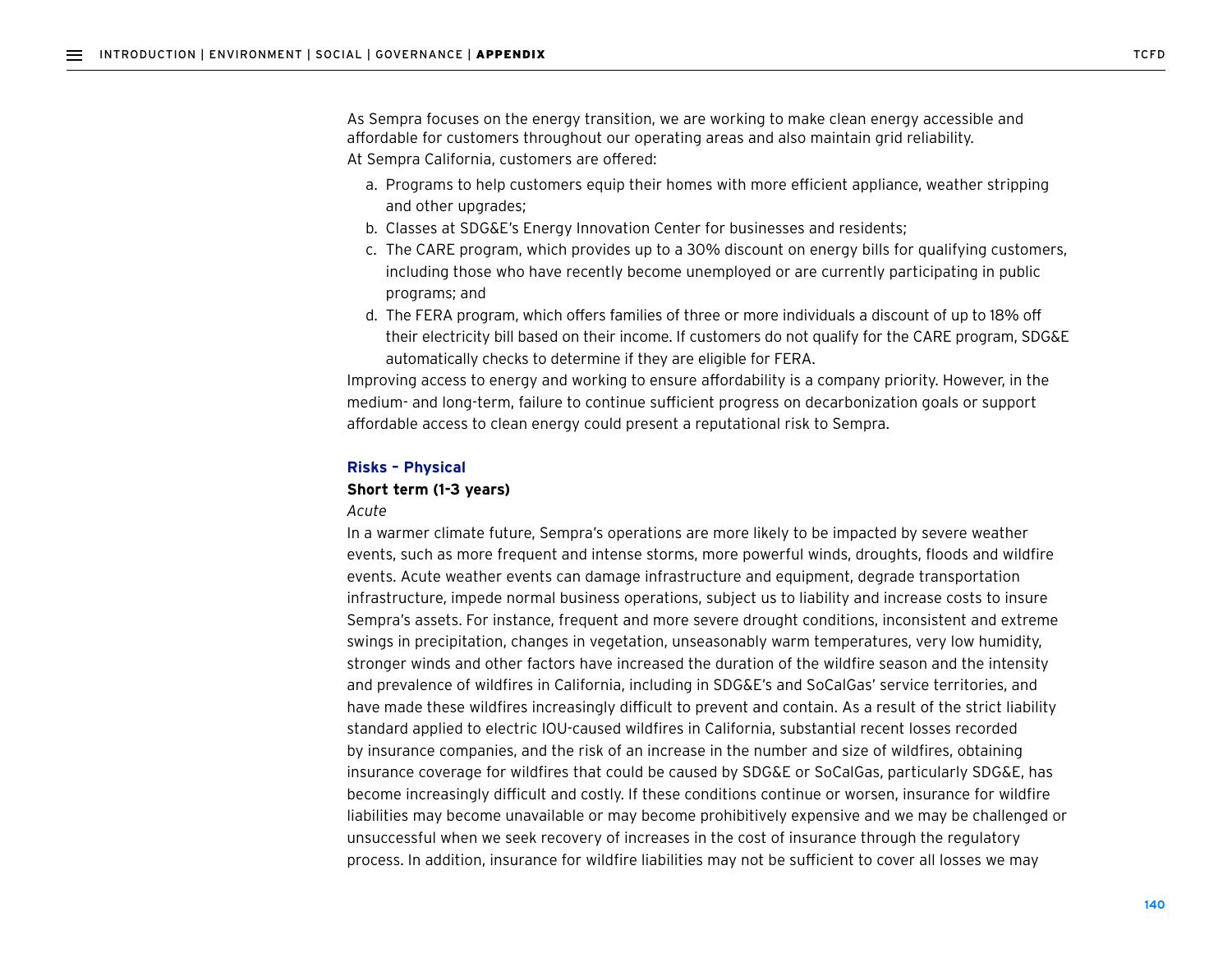incur, or it may not be available in sufficient amounts to meet the \$1 billion of primary insurance required by the Wildfire Legislation. We are unable to predict whether we would be able to recover in rates or from the Wildfire Fund the amount of any uninsured losses. A loss that is not fully insured, is not sufficiently covered by the Wildfire Fund and/or cannot be recovered in customer rates, such as the CPUC decision denying SDG&E's recovery of costs related to wildfires in its service territory in 2007, could materially adversely affect Sempra's and one or both of SDG&E's and SoCalGas' results of operations, financial condition, cash flows and/or prospects.

#### *Chronic*

Beyond the shifts in climate patterns that have contributed to a longer and more intense wildfire season in California, chronic impacts of climate change are more likely to be realized in the long-term.

#### **Medium term (4 – 10 years)**

#### *Acute*

As detailed in the short-term review, wildfire events, increased flooding and more frequent and intense storms are likely to also be risks to Sempra's operations in the medium- and long-term. However, these events are likely to occur more frequently and grow in intensity as time progresses.

#### *Chronic*

Beyond the longer-term shifts in climate patterns that have contributed to a longer and more intense wildfire season in California, chronic impacts of climate change are more likely to be realized in the long-term.

#### **Long term (11+ years)**

#### *Acute*

As detailed in the short-term review, wildfire events, increased flooding and more frequent and intense storms are likely to also be risks to Sempra's operations in the medium- and long-term. However, these events will likely occur more frequently and grow in intensity as time progresses.

#### *Chronic*

Rising sea levels pose a threat to our energy infrastructure located in coastal areas. Through SDG&E and SoCalGas and Sempra Infrastructure operations, we have a concentration of operations and infrastructure in coastal areas of California and Northern Baja California, Mexico. Sea level rise may be compounded by other causes of flooding that we already experience — extreme high tides and storm surges — that are expected to cause the greatest impacts. Coastal flooding may also lead to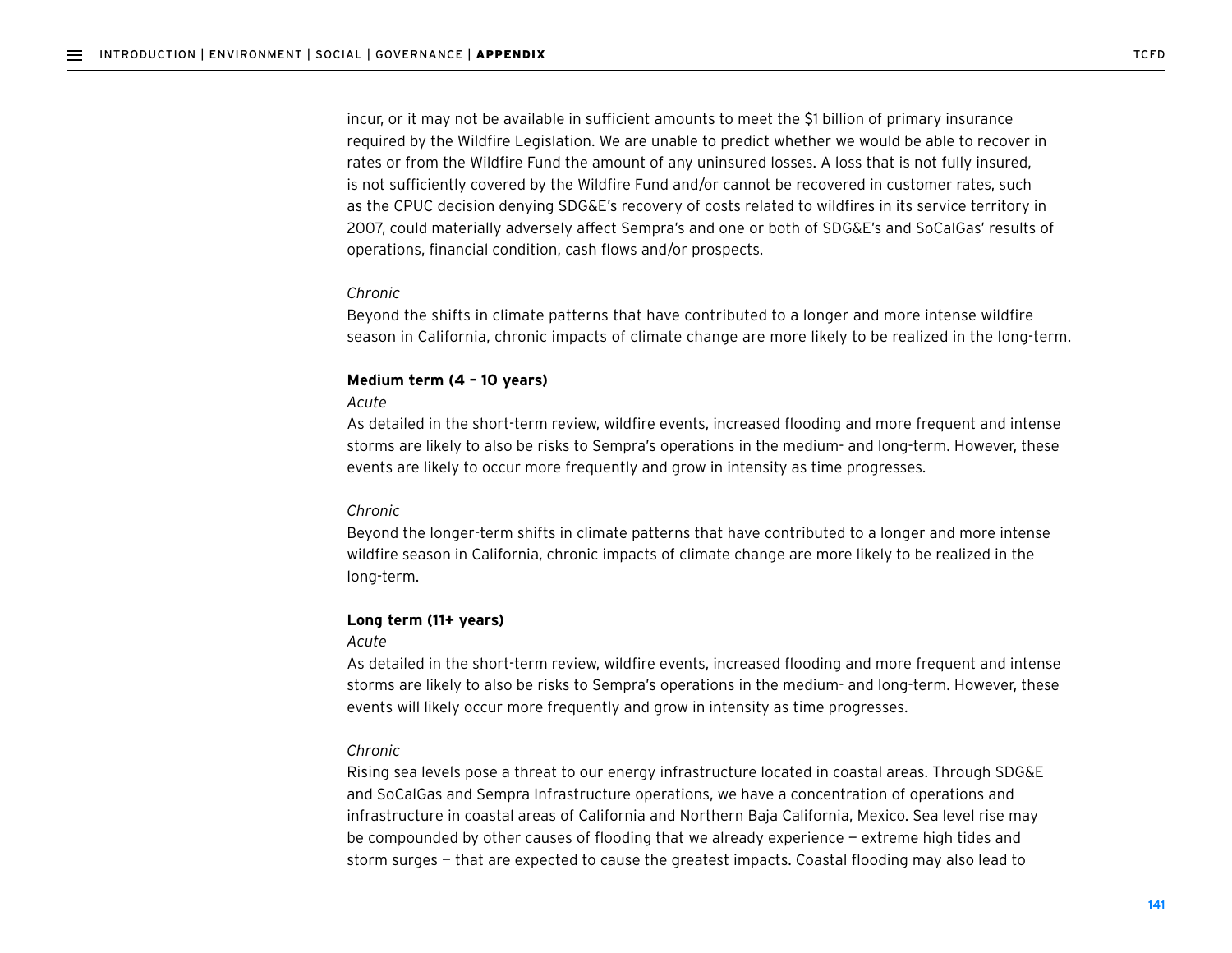further beach and bluff erosion as well as runoff and drainage problems from intense storms. If these effects were to occur, extended service losses and operational challenges could result. The gas system could also experience some impacts from climate change, including in the form of increased repair/ maintenance needs or localized disruptions. Widespread disruptions to natural gas infrastructure would not be expected due to limited project exposure to climate hazards, and low system sensitivity when hazards do occur. Other indirect impacts could be experienced by nearby communities if critical customers served by the substations, such as sewage pumping stations, hospitals, airports and ports, are affected by outages. For other asset types, potential direct impacts are expected in the form of increased maintenance and repair costs. In addition to rising sea levels, rising mean temperatures could lead to increased demand for electricity for home cooling and could stress generation capacity. Further, these chronic physical changes could also lead to decreased biodiversity and significant shifts in economic productivity, which could impact customers' economic well-being in Sempra's operating areas.

Climate-resilient energy networks [CDP climate response 2.2a, 2.3a, 2.4a 2020 10-K, pgs. 34-64](https://www.sempra.com/sites/default/files/content/files/node-media-document/2020/Sempra_Energy_CDP_Climate_Change_Questionnaire_2020.pdf#page%3D36)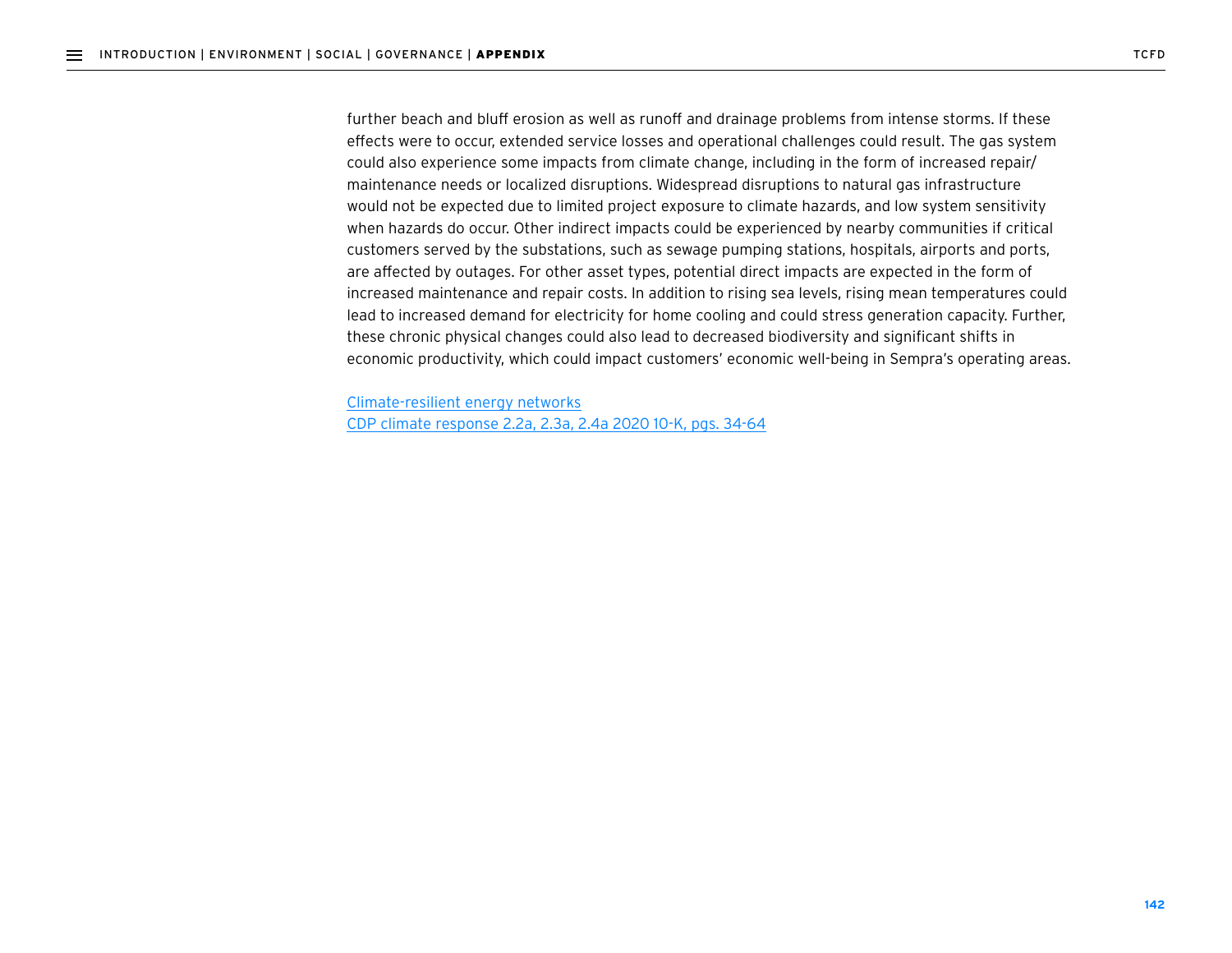Describe the impact of climaterelated risks and opportunities on the organization's businesses, strategy and financial planning.

Climate-related risks and opportunities play a significant role in the company's overall strategy and planning for the future.

#### *Strategy*

At Sempra, we are focused on investing in, developing and operating transmission and distribution (T+D) infrastructure, among other areas, in attractive markets in North America. Our mission is to be North America's premier energy infrastructure company, which, in our view, requires full integration of sustainable development and climate considerations into our business strategy, operations and long-term investments. Being a leader in the energy transition to support aspirations of net-zero GHG emissions by mid-century is a natural extension of our North America-focused transmission and distribution platform.

We are helping to advance the global energy transition by enabling the delivery of lower-carbon energy solutions in the markets we serve, including California, Texas, Mexico and the LNG export market.

For decades, our company has worked to reduce carbon emissions, develop and operate energy infrastructure in new markets, and innovated across every aspect of our business to better serve our customers.

Our business strategy is focused on supporting the energy transition by investing in infrastructure that serves and decarbonizes three critical sectors of the economy – industrial, transportation and power generation. This involves extending our transmission and distribution strategy in the coming years to:

- Achieve target milestones for 2025 related to decarbonization, diversification and digitalization;
- Shape the trajectory of our business activities to align with a bold vision for 2030, with a goal to reduce our Sempra California and Mexico (non-LNG) GHG emissions by 50 percent compared to a 2019 baseline; and
- Create a credible path toward reaching our aim to have net-zero GHG emissions by 2050.

#### *Financial planning*

Capital expenditures have been significantly impacted by climate-related risks and opportunities. Sempra has been focused on a low-carbon approach, developing low-carbon infrastructure and reducing emissions across our portfolio for more than two decades. This has involved capital expenditures in infrastructure that helps to enable the clean energy transition.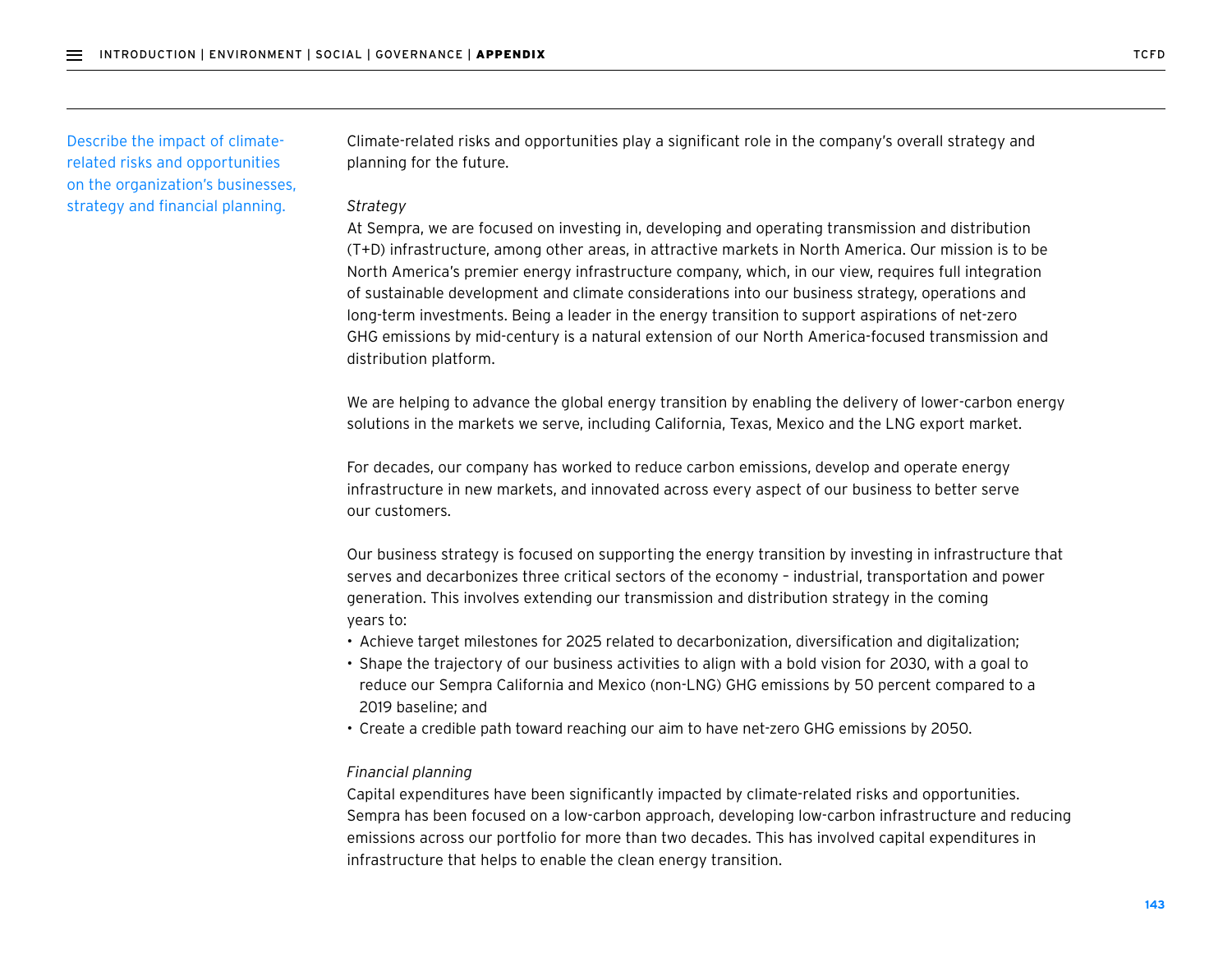Describe the resilience of the organization's strategy, taking into consideration different climaterelated scenarios, including a 2°C or lower scenario.

In order to have net-zero by the middle of the century, it will be critical to plan and build a new global energy system; one that accounts for global population growth and rising living standards. Sempra believes it is well positioned to be a leader in that transition as a result of our North America-focused T+D platform, where we:

- Maintain top-tier positions in attractive markets in North America;
- Invest in critical T+D infrastructure;
- Advance global energy diversity; and
- Leverage core competencies in innovation, operational excellence and stakeholder engagement.

Additionally, Sempra has announced its aim to have net-zero GHG emissions by 2050 and expects to advance this effort through investment in the infrastructure and research and development needed in three key areas to evolve our energy systems to achieve our climate objectives:

- **Decarbonization:** Reducing the carbon content of energy is central to interdicting and decarbonizing the industrial, transportation and power generation sectors. Over time, it is our goal that the electrons and molecules we deliver to customers will become less carbon intensive.
- **Diversification:** Bringing new lower- to zero-carbon fuel choices to markets is a central part of the global solution, coupled with expansion of distributed networks and storage to improve resiliency.
- **Digitalization:** Improving operational efficiency, safety and service will turn on the integration of realtime information and cutting-edge analytics, benefiting network operators.

Representative examples in each of these areas and information on our progress can be found on page 43 of this report.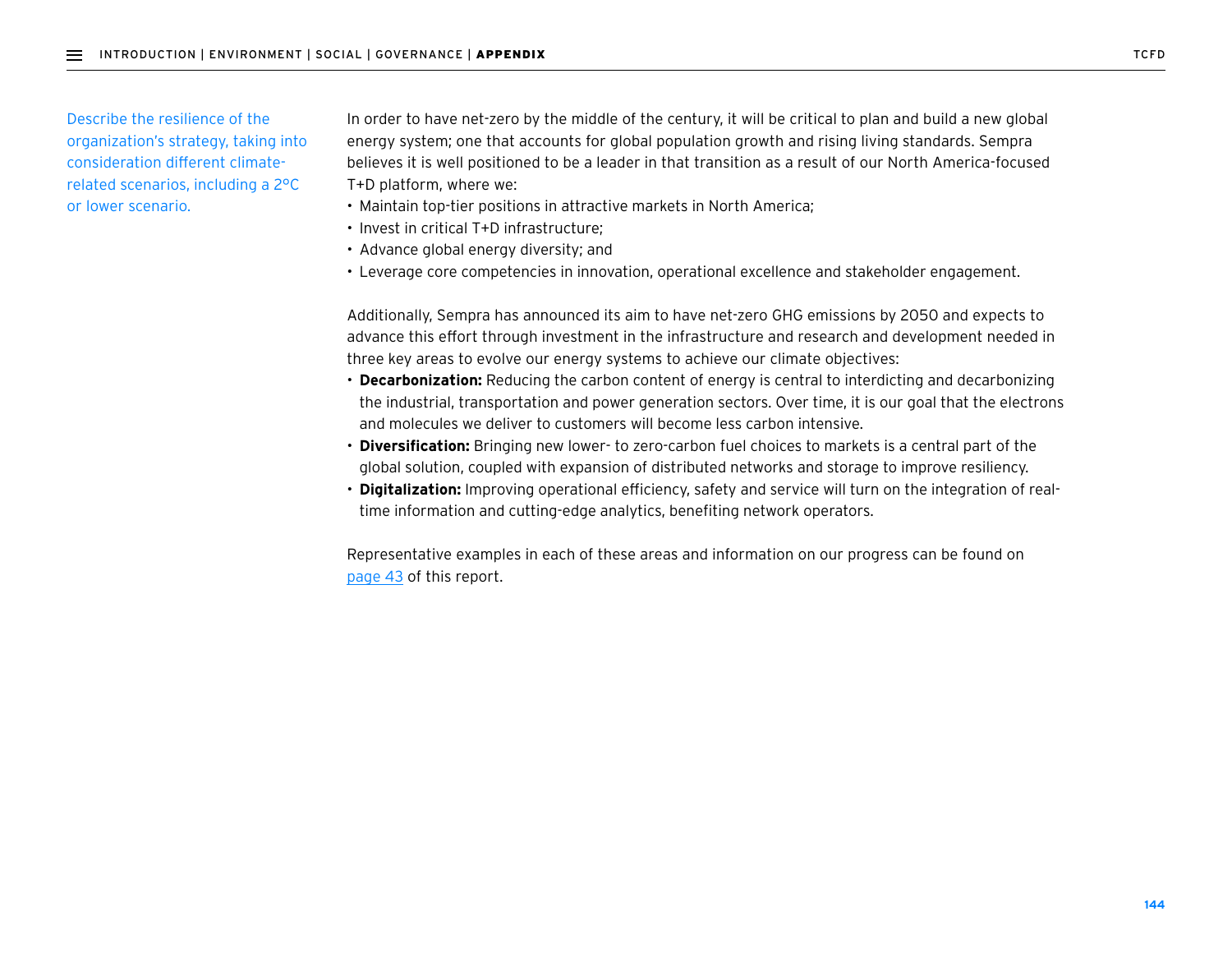We are also preparing for climate-related impacts based on other climate outcomes throughout our operations and working to improve the resilience of our operations. With operations that can be impacted by the physical risks of climate change, our utilities have worked to update infrastructure and operations to mitigate these risks. Climate-related scenario analysis studies provide a pathway and framework to address areas of operations particularly at risk. As one example, SDG&E has developed a world class wildfire mitigation program and has hardened over 4,000 miles of power lines against wildfires and inspected more than 37,000 power poles in high-fire threat districts. SDG&E has been highly impacted in terms of the risk related to increasing drought conditions and the potential for wildfires. This risk has influenced the way that SDG&E operates, so that its actions and investments serve to mitigate this risk. This includes advanced situational awareness tools; aggressive infrastructure hardening and vegetation management; one of the most extensive utility-owned weather networks in the nation; dedicated firefighting resources; and strong practices in construction, maintenance and operations, including proactive de-energization for safety. Please see page 54 of this report for more information on our efforts related to a resilient energy system.

About our business Advancing the energy transition Climate-resilient energy networks [CDP climate response](https://www.sempra.com/sites/default/files/content/files/node-media-document/2020/Sempra_Energy_CDP_Climate_Change_Questionnaire_2020.pdf#page%3D47)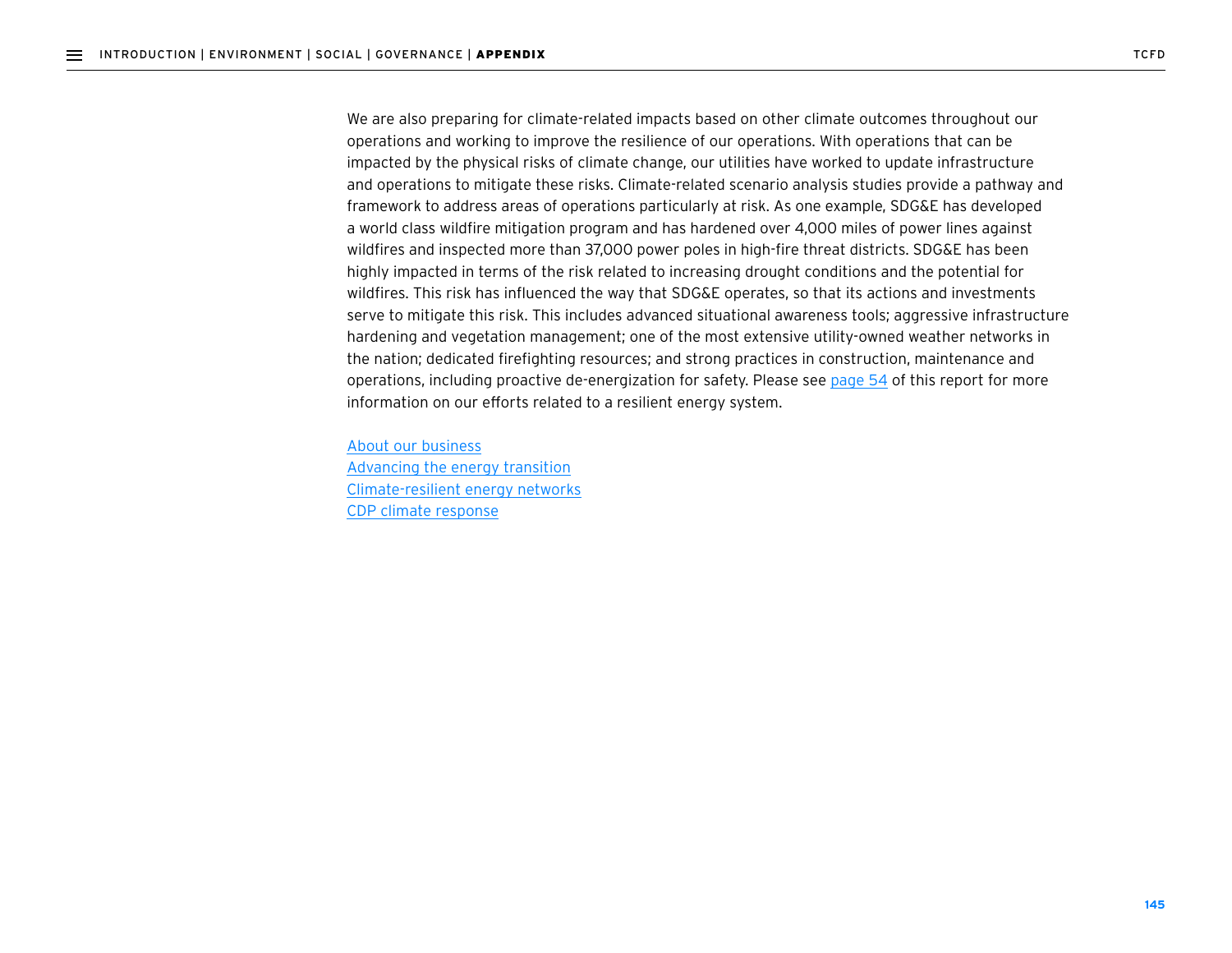## Risk management

Describe the organization's processes for identifying and assessing climate-related risks. Sempra works to manage a broad and complex set of risks commonly associated with the energy industry, as well as risks specific to our company. We evaluate risks for frequency and impact across a range of factors, including:

- Health, safety and environmental;
- Operational and reliability (including security and cyber security and human capital);
- Regulatory, legal and compliance (including reputation); and
- Business and Financial.

A changing climate has regulatory, operational and reputational impacts on our business. Management of climate-related risks is integrated into the company's overall approach to risk, is assessed throughout the year and covers our own operations, in addition to downstream and upstream impacts. Each operating company is responsible for managing its risks with support from the Sempra compliance and enterprise risk committee. These teams lead an established enterprise risk management program to assess risks using risk maps and other tools that help identify and monitor business risk exposure. To evaluate these risks, we look at different scenarios including the impact of regulatory frameworks and the introduction of technologies that could lead to market changes. We also consider different scenarios related to changes in the physical environment, including models of sea-level rise and extreme weather events.

Issues are identified by their ability to impact each of our company's core businesses through impacts on operational costs, costs to customers or reputation. For example, to identify issues related to regulatory schemes, we conduct sensitivity analyses allowing us to estimate the level of risk associated with different scenarios. We also monitor climate-related risks, increasingly volatile weather, impacts on insurance markets, corporate and emergency preparedness, increasing legal and regulatory pressures for reform, as well as public and investor concerns. This serves to identify issues to be monitored on an ongoing basis. Internally developed scoring matrices are consistently used across the enterprise. The substantive impact of each identified material risk is assessed and evaluated at various levels within the organization, including by line managers, officers and senior management teams in each business.

Risk management [CDP climate response 2.1; 2.1a,b; 2.2, 2.2a](https://www.sempra.com/sites/default/files/content/files/node-media-document/2020/Sempra_Energy_CDP_Climate_Change_Questionnaire_2020.pdf)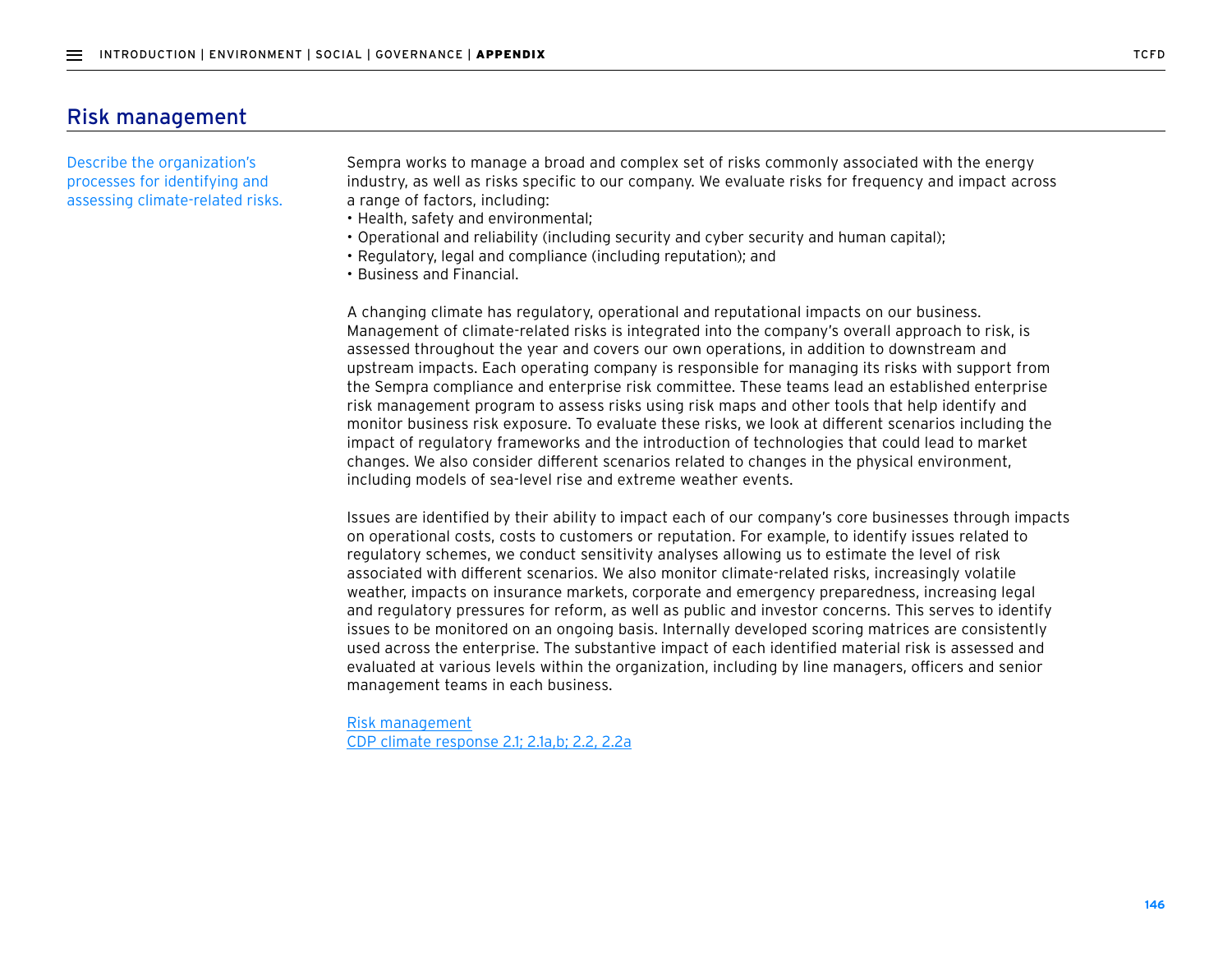Some climate-related risks are shorter term, such as preparing for a wildfire season exacerbated by extreme drought. Others are medium term, such as meeting a regulatory target to promote safety, increase operational efficiencies or avoid penalties or fines. Others, such as the potential impact of sea- level rise, are longer term. We consider these and other risks as we plan capital expenditures. At SDG&E, we employ full-time meteorologists, prepare for adverse weather and related impacts, and conduct and review studies to assess the degree to which climate change poses a threat to infrastructure, employees and customers. We routinely plan for impacts to a variety of stakeholders; and review, monitor and adjust insurance coverage as necessary and to the extent the market permits, sharing and transferring risk when and where possible, in addition to other risk mitigation activities.

As an example, as a result of lessons learned from recent storms, Sempra Infrastructure is implementing an improved communication platform for employees, launching a new disaster preparedness and crisis management IT solution, and conducting drills to enhance response preparedness. Cameron LNG is also working with the electricity supplier in the area to enhance the resilience of the electric grid.

Climate-resilient energy infrastructure [CDP climate response 2.1; 2.1a,b; 2.2, 2.2a](https://www.sempra.com/sites/default/files/content/files/node-media-document/2020/Sempra_Energy_CDP_Climate_Change_Questionnaire_2020.pdf)

Describe how processes for identifying, assessing and managing climate-related risks are integrated into the organization's overall risk management.

Management of climate-related risks is integrated into the company's overall approach to risk, is assessed throughout the year and covers our own operations, in addition to downstream and upstream impacts. At the Sempra level, the Sempra board and the compliance and enterprise risk committee provide oversight on all identified material risk areas. Risk management teams at each operating company and at Sempra lead an established enterprise risk management program to assess risks using risk maps and other tools that help identify and monitor business risk exposure. To evaluate these risks, we look at different scenarios including the impact of regulatory frameworks and the introduction of technologies that could lead to market changes. We also consider different scenarios related to changes in the physical environment, including models of sea-level rise and extreme weather events.

Risk management [CDP climate response 2.2, 2.2a](https://www.sempra.com/sites/default/files/content/files/node-media-document/2020/Sempra_Energy_CDP_Climate_Change_Questionnaire_2020.pdf)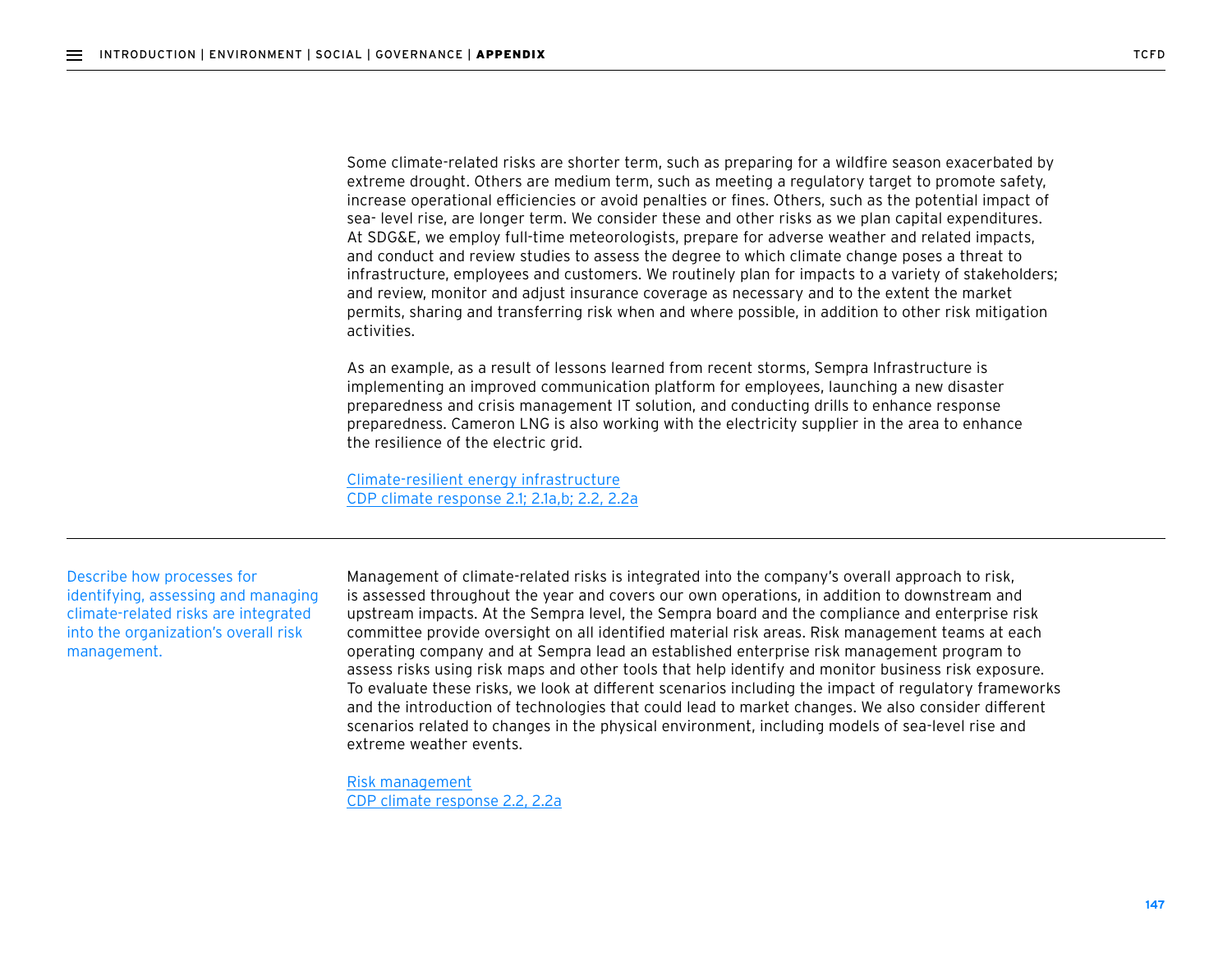# Metrics and targets

Disclose the metrics used by the organization to assess climaterelated risks and opportunities in line with its strategy and risk management process.

Sempra's annual corporate sustainability report includes year-over-year performance in many areas related to climate change, such as GHG emissions, environmental compliance and water use. In our 2020 sustainability report, we established new climate goals for the company related to our role in the energy transition. In this report we discuss the progress we have made in 2021 with investments in decarbonization, diversification and digitalization of energy networks.

Advancing the energy transition Greenhouse gas emissions

Disclose Scope 1, Scope 2, and, if appropriate, Scope 3 GHG emissions, and the related risks.

2021 GHG emissions\* Scope 1: 6.8 million metric tons CO<sub>2</sub>e Scope 2: 0.376 million metric tons CO<sub>2</sub>e Scope 3: 66.2 million metric tons  $CO<sub>2</sub>e$ 

Greenhouse gas emissions